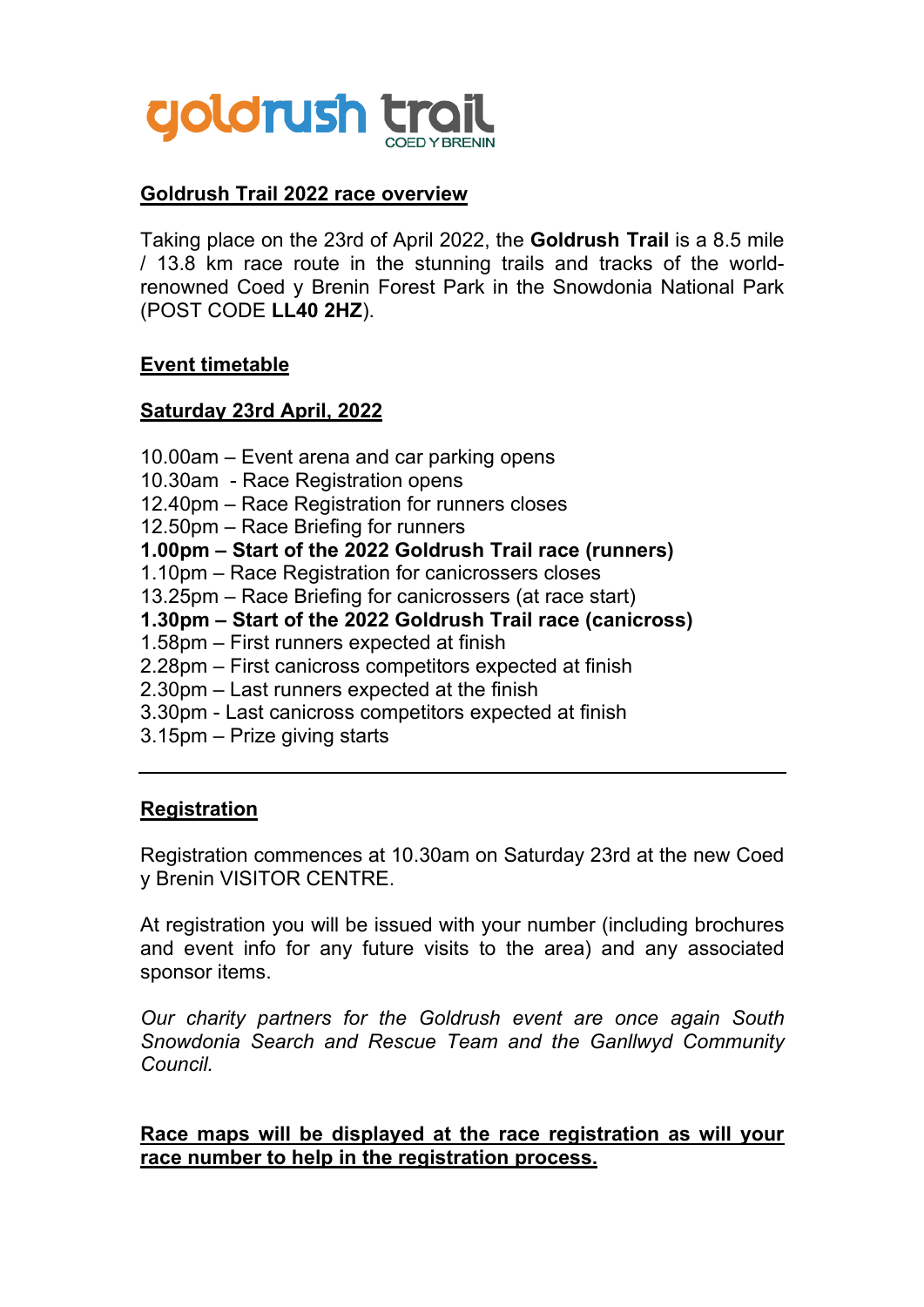## **Car Parking**

The runners will be directed to the OVERFLOW car park, with canicrossers (dog and runner) directed to the EVENT car park near to the old Go Ape cabin, and just 100 metres from the race start.

### **PLEASE ALLOW AT LEAST 10 MINS TO WALK FROM THE OVERFLOW CAR PARK TO THE REGISTRATION AREA ON RACE DAY. (THIS IS WILL BE SIGNPOSTED FROM THE OVERFLOW CAR PARK)**

**Please be environmentally aware and try to share transport to the race wherever possible**, *we would encourage local runners especially to try and car share / obtain a lift.*

### **Race Route 2022**

The Goldrush Trail event is organised by trail runners, so every detail of the route has been devised and planned with the interests of the runners at heart and with a view to the whole event being memorable as an exciting occasion, but most memorable for a classic trail running route.

The event village, start / finish areas, registration, café and conveniences will all be based out of the two fantastic visitor centres at Coed y Brenin.

This will mean that the event will have an amphitheatre feel as the races finish within a naturally elevated viewing area for spectators, be more weather-proof if the elements are not kind to us on the day.

### **Route Detail**

The way-marked Goldrush route at Coed y Brenin provides the whole of the race route

The first 600m of this start will mean that runners will enter the walking path (enough for 2 runners wide) after just 400m of running.

**Care must be taken to consider your fellow runners at this point, and remember you have a further 8 miles to run, so please no pushing / impeding on this section.**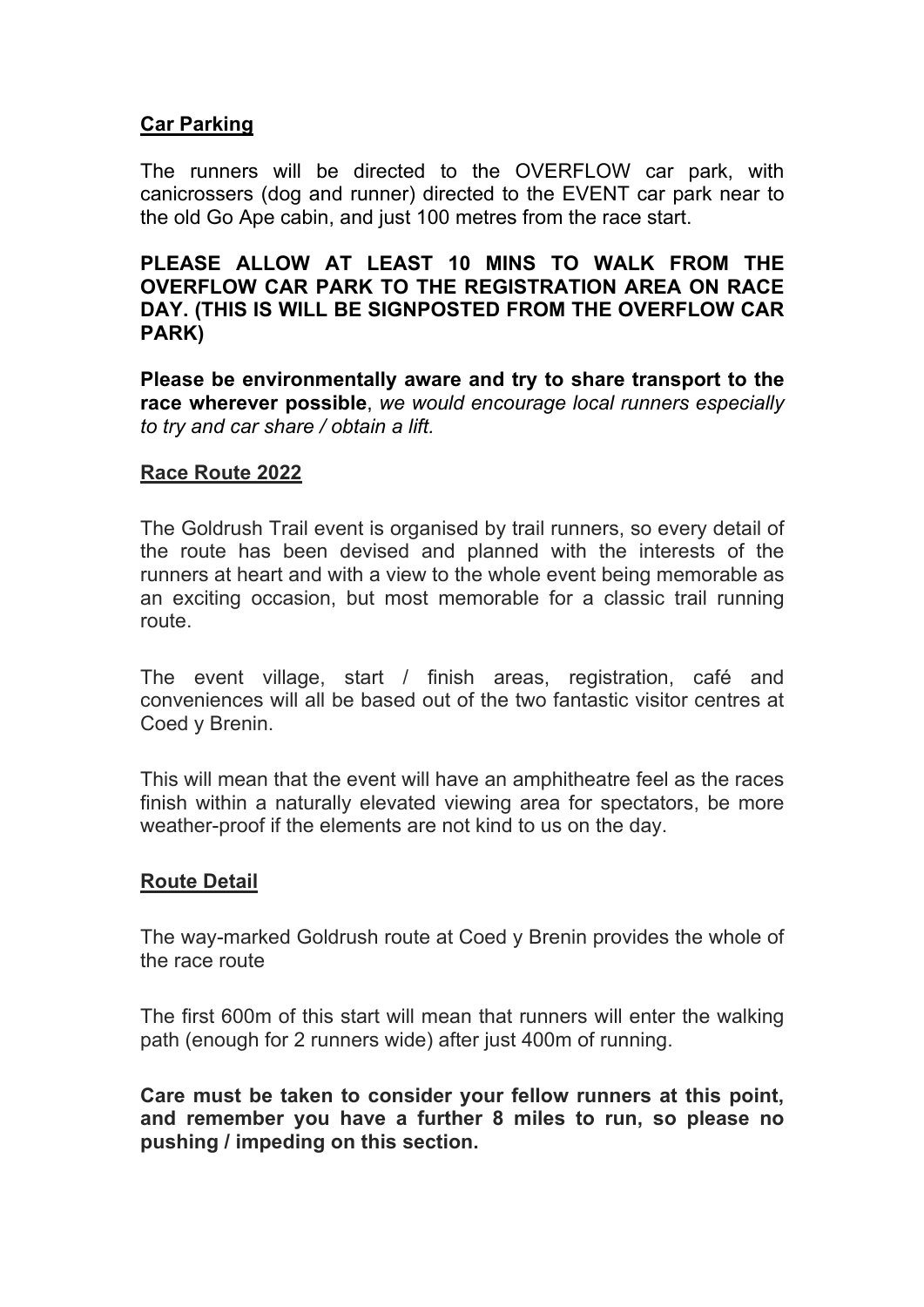**PLEASE NOTE:** The canicross (dog and runner) event race starts from the main forest road above the centre. There will be a race briefing 5 minutes before the start of the race at 1.25pm. We will then start you all as quickly as possible after this.

**NOTE to RUNNERS:** The canicross (dog and runner) competitors will start 30 minutes after your race at 1.30pm. This means that some runners may be caught be the leading canicrossers. If this is the case please ensure you give way to fast moving dogs as they are harder to control at speed, esp on singletrack sections. ALL DOGS WILL BE ON A HARNESS for your peace of mind.

The Goldrush Trail route is a wonderful mixture of forest road, technical singletrack and a deceptively tough finish as you rise to the finish line back at the vistor centre.

The race route will be marked with black directional arrows on a **FLUORESCENT** background and large black arrows on a **YELLOW** background

The Goldrush has no need for navigation skills. There will be mile markers throughout (as accurately placed as possible taking terrain into account) the event and all **significant junctions** will be marshaled.

However, remember that this is a trail race in a sometimes remote, forested area and **you are expected to keep your awareness about you** especially at junctions for the clear signs directing you.

Additionally the rest of the Coed y Brenin forest park is fully open to the public as usual, and much of the route passes on public path where although the race is signed may have other users (walkers especially) on it, please respect your fellow outdoor enthusiasts.

There is a Strava link to the race route below

https://www.strava.com/activities/548460362

### **Fuel Station**

Though the Goldrush does not require the runner to carry his / her own fuel for the event, we still recommend that runners ensure that they are happy with their own personal fuel requirements prior to the race.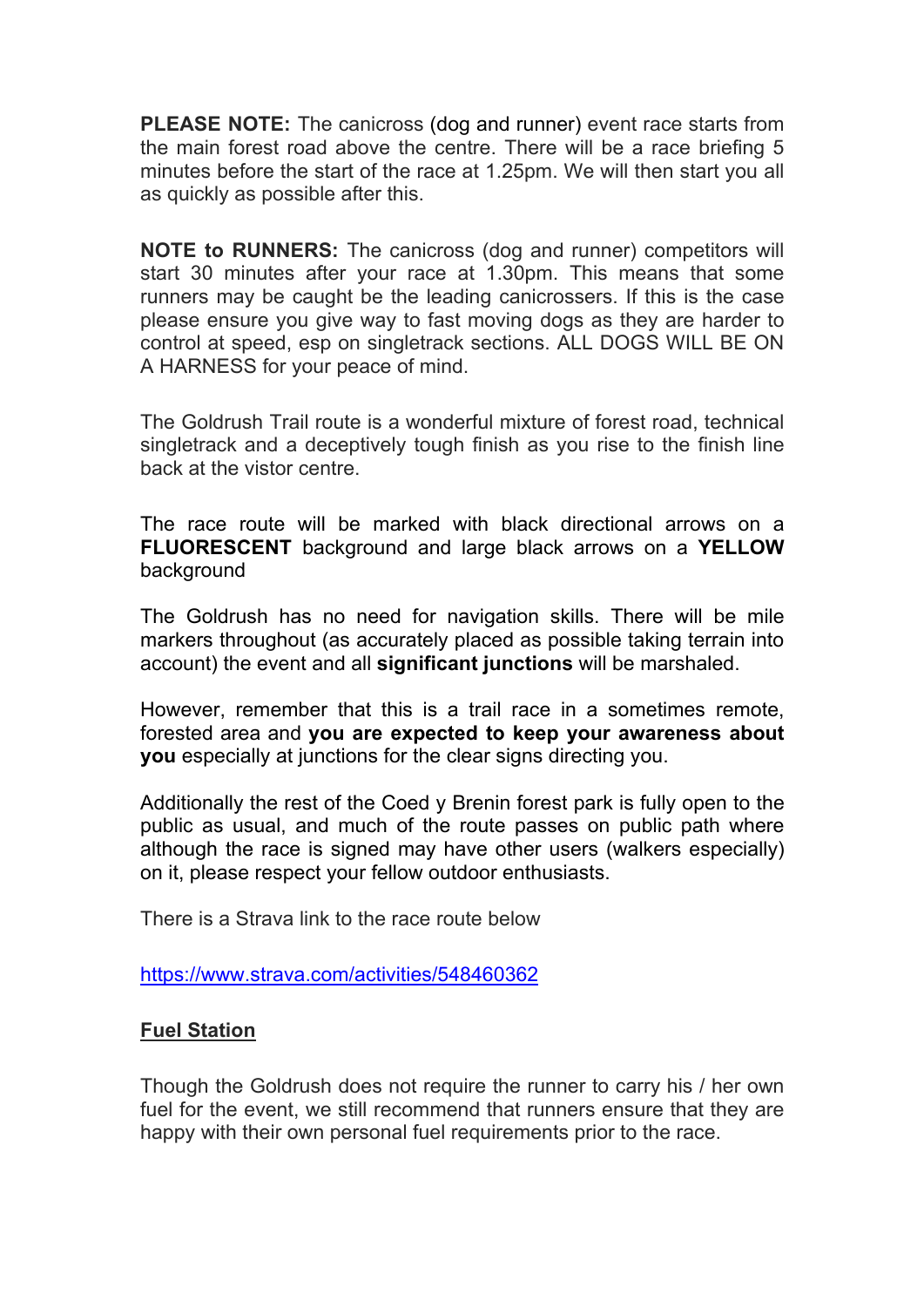There will be one fuel stations on the race route, this will be at approximately 4 miles (6.5km). This fuel station will have **water, electrolyte drink and energy gels**.

## **There will also be dog bowls with water for canicross dogs at this point**

## **SOUTH SNOWDONIA MOUNTAIN RESCUE**

We are fortunate at the Goldrush Trail race to have the expert local knowledge and safety back-up from the local South Snowdonia Mountain rescue team.

Team Leader Rob Macintosh and a team of around 15 members including 4x4 vehicles and an ambulance will be dotted around the route, and at major descent areas, for your peace of mind!

# **Kit Requirement and general notes for runners**

Due to the nature of the route and the time of year there is no requirement to carry kit at the race. However, we must iterate that runner's safety on the run and your clothing and nutrition needs **are the responsibility of each competitor.**

Your number must be clearly visible at all times during the race and you are reminded that failure to wear your timing chip will result in you being omitted from the results.

Full results will be available after the race on the **TDL Event Services website.**

We are also obliged to tell you that under Welsh Athletics rules the wearing of headphones whilst racing could result in disqualification should you be seen to be not cooperating with marshal advice or adhering to trail running etiquette whilst racing.

The Goldrush Trail race will have **a SWEEP RUNNER** (Jude Evans) and **SWEEP CANICROSSER** though the race does not operate a strict cut-off system, we have the well-being of marshals and race staff to take into consideration.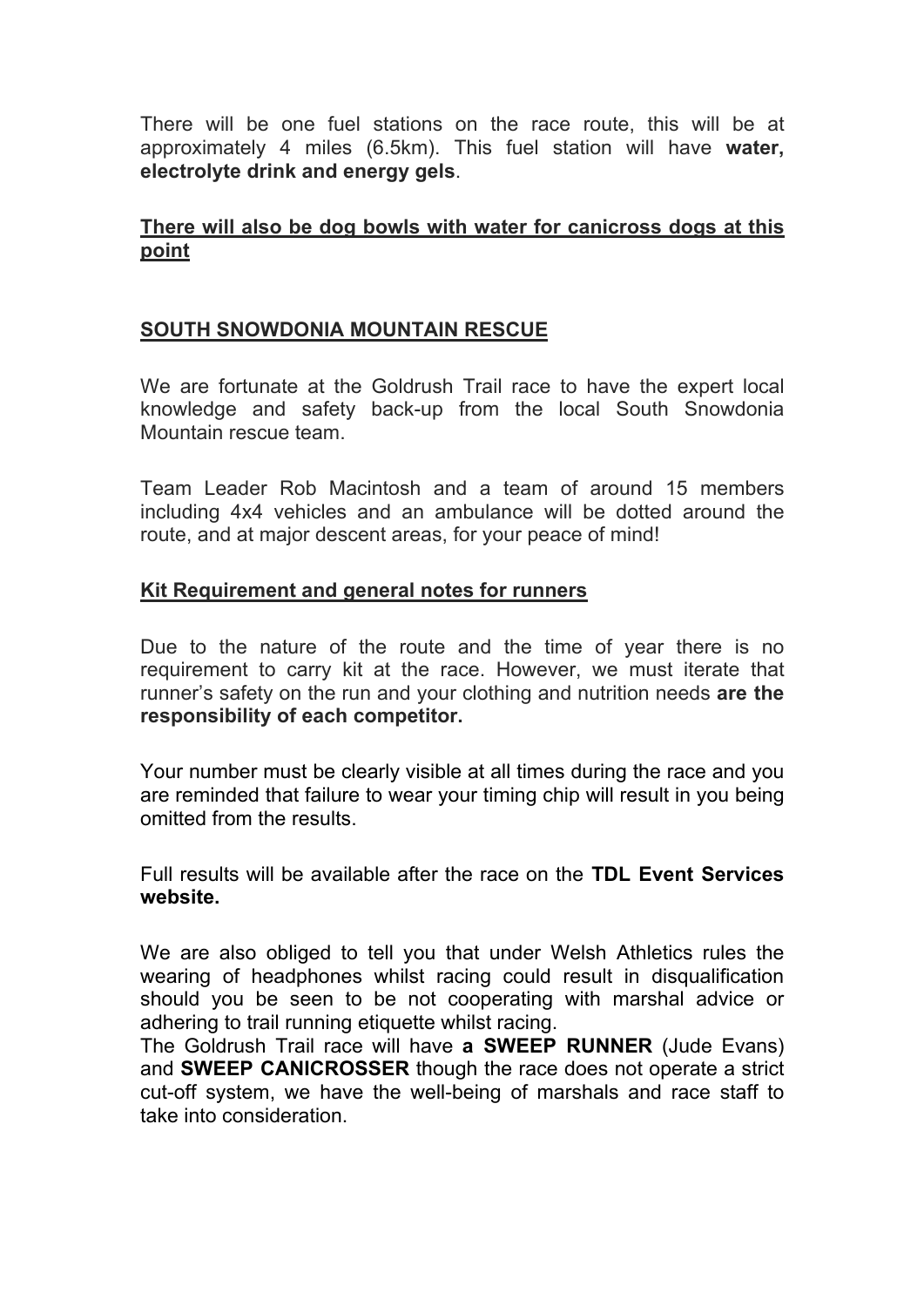Should runners wish to **retire** from the race for medical, please **report to your nearest marshal** who will then radio in, we would also advise that you inform race control upon returning to the Race Village if possible.

**NOTE** we do not provide a broom wagon service at the Goldrush Trail so please be aware that non-medical retirees due to being tired will not be entitled to a lift back to the race village as a medical case would be, but we will do our best to aid you with the various vehicles working on race support.

## **Finish Line**

There will be water, bananas and oranges to refresh the runners as they cross the line, in addition we will have troughs filled with water for the dogs.

### **Race prize presentation**

The prize giving for the category and race winners take place in the Race Village area (exact location to be decided taking the weather into consideration).

Prizes are from Buff, Salomon and Torq with bespoke overall champion trophies for the 1st Man and Women and 1st Canicross Man and Canicross Women hand made by Sue and Peter Barnes of Dipsy Dragon in Dolgellau.

Timings will be as close to 3.15pm as possible as and when results are fully available. Category winners will presented as follows.

**Open first 3 men Open first 3 women**

**First 3 canicross men First 3 canicross women** 

**1st M40 // 1st W40 runner 1st M50 // 1st W50 runner 1st M60 // 1st W60 runner 1st M70 // 1st W70 runner**

There will also be some spot prizes with a prize draw being conducted via race number lottery for **those present at the prize presentation only.**